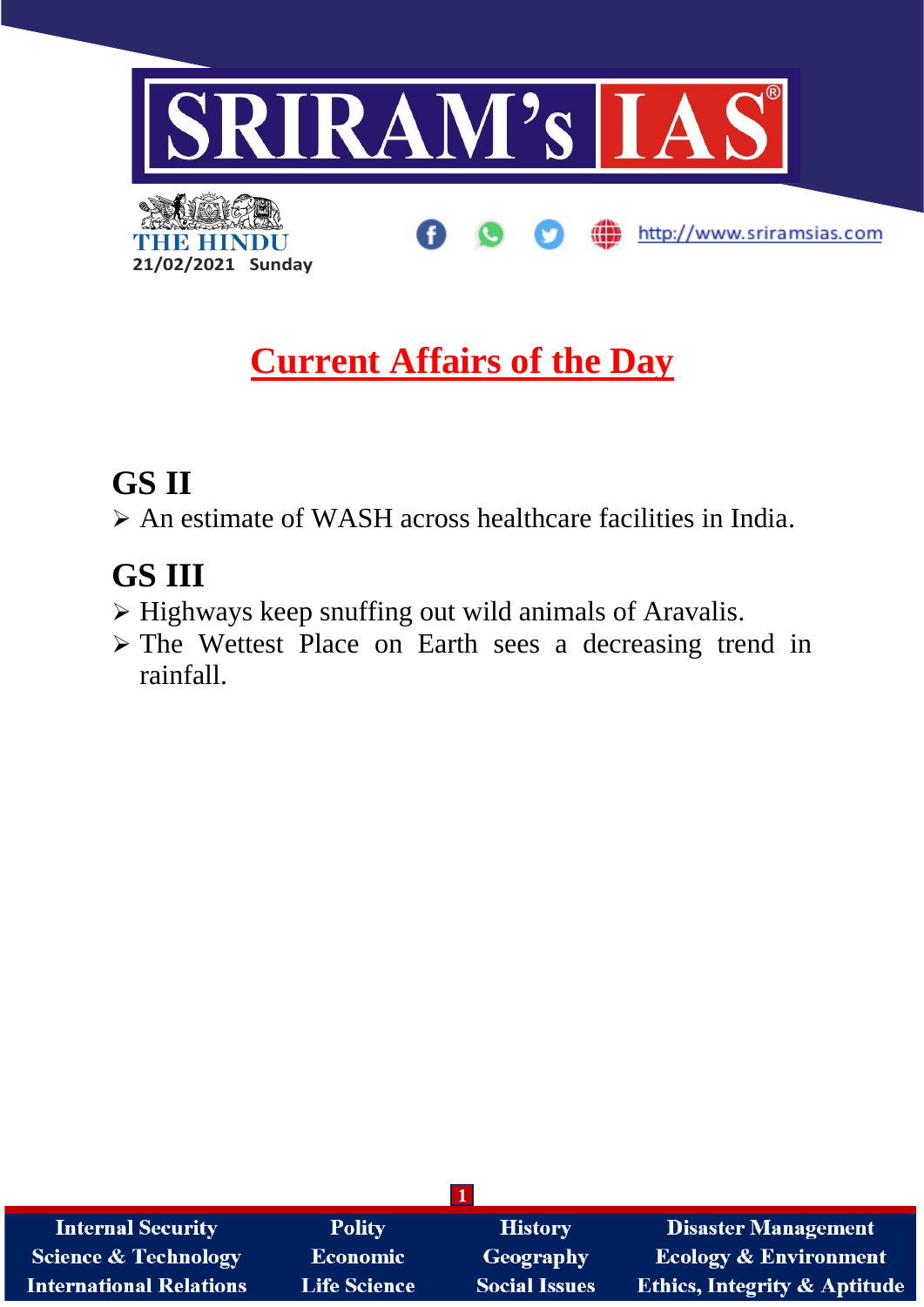



**An estimate of WASH across healthcare facilities in India**

http://www.sriramsias.com

## **An estimate of WASH across healthcare facilities in India**

**Dire need:** In all, 8,27,000 people in low- and middle-income countries die as a result of inadequate water, sanitation and hygiene each year. The issue of water, sanitation and hygiene (WASH) is related to infection prevention and control.

### **WASH Status in India and Cost:**

- 1. The status of WASH (water, sanitation and hygiene) in healthcare facilities is an important issue in development.
- 2. A 2019 joint global baseline report by WHO and UNICEF had pointed out that globally, one in four healthcare facilities lacked basic water servicing and one in five had no sanitation service and 42% had no hygiene facilities at point of care.

### **Impact of WASH**

- 1. A WHO document on WASH in healthcare facilities points out that 8,27,000 people in low- and middle-income countries die as a result of inadequate water, sanitation and hygiene each year. Also, the death of 2,97,000 children under five years can be prevented each year if better WASH could be provided.
- 2. On a positive note, a 2012 WHO report had calculated that for every dollar invested in sanitation, there was \$5.50 to be gained in lower health costs, more productivity and fewer premature deaths.
- 3. Inadequacies in proving WASH and also lack of infection prevention and control can lead to healthcare-associated infections.
- 4. In the fight against the spread of antimicrobial resistance too, the importance of the prevention of infections cannot be overemphasised.

#### **Worthy goal**

It is noteworthy that ensuring the availability and sustainable management of water and sanitation to all is one of the 2030 sustainable development goals of the WHO. The intersection between WASH, infection prevention and control and antimicrobial resistance is unique in that it offers policymakers an opportunity to address multiple overlapping problems through interventions on WASH in healthcare facilities.

| <b>Internal Security</b>        | <b>Polity</b>       | <b>History</b>       | <b>Disaster Management</b>              |  |  |  |
|---------------------------------|---------------------|----------------------|-----------------------------------------|--|--|--|
| <b>Science &amp; Technology</b> | <b>Economic</b>     | <b>Geography</b>     | <b>Ecology &amp; Environment</b>        |  |  |  |
| <b>International Relations</b>  | <b>Life Science</b> | <b>Social Issues</b> | <b>Ethics, Integrity &amp; Aptitude</b> |  |  |  |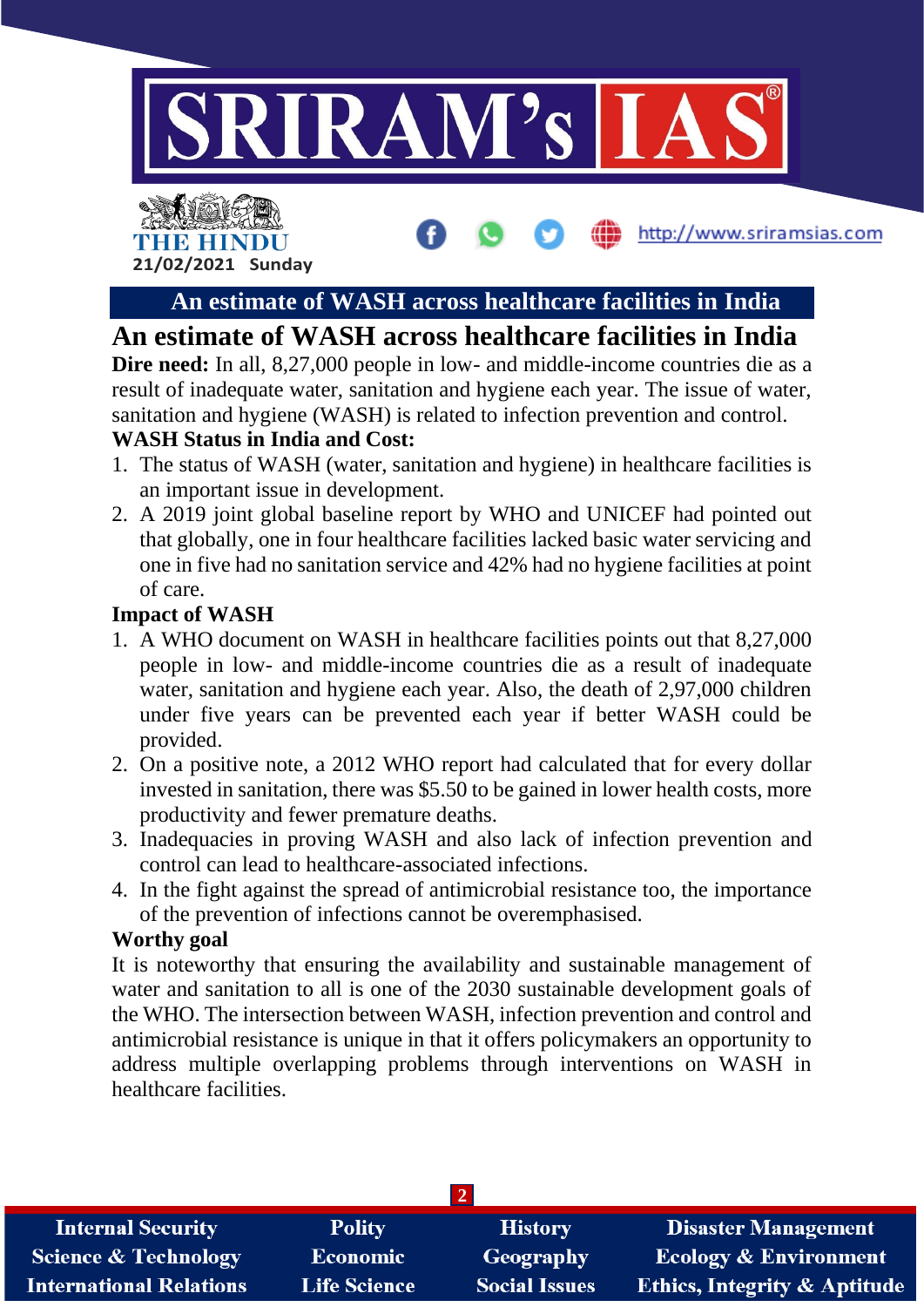

## THE HINDU **21/02/2021 Sunday**

## **Highways keep snuffing out wild animals of Aravalis**

http://www.sriramsias.com

**News:** Delhi-Jaipur highway has seen many Nilgais, hyenas, golden jackals and even porcupines and hares left injured, maimed, or killed by speeding vehicles.

#### **A passage for animals**

- 1. Several wild animals, including leopards, were killed in road accidents on the three highways — Delhi-Jaipur Highway (NH-48), Gurugram-Alwar Highway (NH-248A) and Gurugram-Faridabad Highway — cutting through the Aravalis and fragmenting the wildlife habitat.
- 2. The authorities put around 20 signboards on NH-48 and Gurugram-Faridabad Highway warning the motorists to slow down.
- 3. Thermoplastic rumble strips are also fixed at five locations on the Gurugram-Faridabad Highway.
- 4. However, the more important task of underpasses on the three highways still remains. The three highways bisect the corridor used by the wildlife to traverse from Asola Wildlife Sanctuary in Delhi to Sariska in Rajasthan through Gurugram (Mangar -Bandhwari-Damdama).
- 5. Opening of the culverts, underpasses, Animal bridges and fencing along the highway could stop the death of wildlife in road accidents.
- 6. The forest policy calls for the creation of corridors to link the protected areas and funds are set aside for the protection of wildlife in projects through ecologically sensitive zones, but nothing substantial has been done.

## **The Wettest Place on Earth sees a decreasing trend in rainfall**

**News:** The quiet, sleepy, yet mesmerising village of Mawsynram trounced Cherrapunji to become the wettest place in the world. Mawsynram receives over 10,000 millimetres of rain in a year. However, the place is under threat of decreased rainfall.

### **Highlights:**

- 1. A recent study that looked at the rainfall pattern in the past 119 years found a decreasing trend at Cherrapunji and nearby areas.
- 2. Researchers noted that the changes in the Indian Ocean temperature have a huge effect on the rainfall in the region
- 3. Role of humans: the study also saw a decrease in vegetation cover and an increase in areas of cropland from the year 2006 onwards as a reason for decreased rainfall.

| <b>Internal Security</b>        | <b>Polity</b>       | <b>History</b>       | <b>Disaster Management</b>              |
|---------------------------------|---------------------|----------------------|-----------------------------------------|
| <b>Science &amp; Technology</b> | <b>Economic</b>     | <b>Geography</b>     | <b>Ecology &amp; Environment</b>        |
| <b>International Relations</b>  | <b>Life Science</b> | <b>Social Issues</b> | <b>Ethics, Integrity &amp; Aptitude</b> |